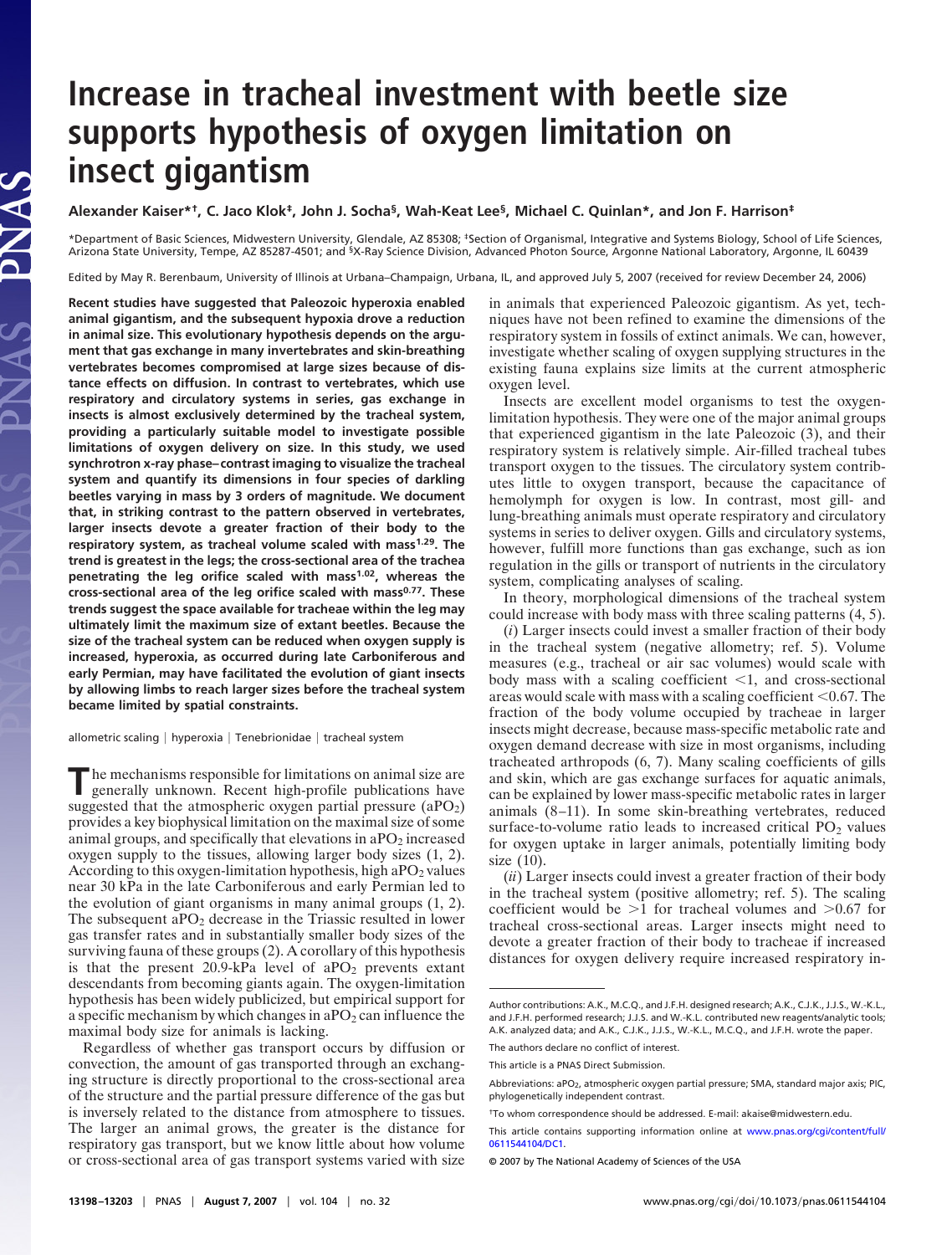vestment. To our knowledge, this scaling pattern has not been demonstrated for the respiratory system in any interspecific comparison of adults from any animal group. The increased investment in tracheal volumes (12) and tracheolar densities (13) in larger or older grasshoppers and proportionally larger lung dimensions in rats, mice, and infants postpartum (14–16) suggest that positive allometric growth may occur during development. An increasing fractional volume of the respiratory system in larger animals could limit maximal body size, by reducing the space for other tissues.

(*iii*) Larger insects could invest the same fraction of body volume in the tracheal system (isometry; ref. 5). This pattern would be indicated by scaling coefficients not significantly different from 1 for tracheal volume and not significantly different from 0.67 for tracheal cross-sectional areas. Organ masses and volumes, such as the heart and lung, tend to exhibit isometry in adult vertebrates (17–19). Isometric scaling would not limit body size. Authors generally treat isometry as the default expectation for mass-specific scaling of tissues but do not attempt to provide functional explanations. One functional hypothesis to explain isometric scaling of respiratory structures in tracheated arthropods is that decreasing mass-specific oxygen demand and increasing length of oxygen transport pathways act as counterbalancing effects. We treat isometry as the null hypothesis for scaling of the tracheal system of adult tenebrionid beetles.

Recent studies have shown that growing grasshoppers increase mass-specific tracheal volumes, diffusing capacities, and tidal volumes after each molt (4, 12, 13). These ontogenetic changes, however, are not necessarily related to size *per se* but may be related to developmental changes, such as the ability to fly (ref. 5; ontogenetic allometry). Thus it is necessary to investigate interspecific scaling among adult insects to understand the morphological bases of evolutionary limits of body size (ref. 5; static and phylogenetic allometry).

We examined tracheal investment patterns of 44 individuals from four species of darkling beetles (Coleoptera: Tenebrionidae) spanning 3 orders of magnitude in body mass (1.6–1,700 mg) and 1 order of magnitude in body length (3.2–33 mm). To visualize the tracheal system of living animals we used synchrotron x-ray phase-contrast imaging (20). We analyzed tracheal volumes in x-ray images with the stereological point count method for histological sections (21). We modified the method to account for the overlap of tracheae within a 3D structure [\[supporting information \(SI\) Figs. 5 and 6\]](http://www.pnas.org/cgi/content/full/0611544104/DC1). Oxygen must be transported to the head and the legs, but these structures lack spiracles in insects (Fig. 1); in tenebrionid beetles, the head is supplied via thoracic spiracles (Fig. 1, mss) and the legs via thoracic and abdominal spiracles (Fig. 1, mss, mts, and a1). As a consequence, the distances for oxygen delivery to these tissues are long, and the supplying tracheae must cross the potential bottlenecks of the exoskeletal orifices of the head capsule (Fig. 1, ht) and the first (coxal) leg segment (Fig. 1, cxt; Fig. 2). Therefore, we examined whether the space available for tracheae within these structures might represent a possible morphological limitation to body size by measuring cross-sectional areas of orifices and penetrating tracheae.

We tested each variable against the null hypothesis of isometry; slopes of 1 for log volume vs. log mass regressions and slopes of 0.67 for log cross-sectional area vs. log mass regressions. We used the standard major axis (SMA) line-fit (22) on phylogenetically independent contrasts (PIC) (23). Phylogenetic correction was based on the combination of two phylogenetic trees with branch lengths normalized by tree length (figure 49, ref. 24; ref. 25). We show that, in contrast to vertebrates, larger beetles invest more in the gas exchange system, and we present a model that demonstrates how space available for tracheae, especially



**Fig. 1.** X-ray image of the tenebrionid beetle *T. molitor*. The body is divided into head, first thoracic segment, and fusion of two thoracic and all abdominal segments, which is covered by hardened front wings. The head is supplied by four major head tracheae (ht) branching pair-wise from the two mesothoracic spiracles (mss). The three pairs of thoracic legs are supplied with air via a coxal trachea (cxt) through the mesothoracic (mss), the metathoracic (mts), and the first abdominal spiracles (a1). Lateral longitudinal tracheal trunks ( $l^2t^2$ ) connect all spiracles on one side. Visceral tracheae (vt) extend from the abdominal spiracles (a1, a2–6) into the abdomen. In every segment, a transverse tracheal branch connects left and right manifolds. Air sacs are absent in all species. ht and cxt are regions where we investigated scaling of exoskeletal orifices and penetrating tracheal tubes. Body anatomy and tracheal system morphology is similar for all four species. (Scale bar, 2 mm.)

within the leg orifice, may lead to oxygen limitation of body size in this group.

## **Results and Discussion**

The general organization and structure of the tracheal system were similar in all four species (Fig. 1). In striking contrast to the scaling pattern observed in vertebrates, larger beetles devote a greater fraction of their body volume to gas exchange structures. Whole-body tracheal volume increased with a mass-scaling coefficient of 1.29 (Table 1), with tracheal volumes increasing from 0.5% in the smallest species, *Tribolium castaneum*, to 4.8% in *Eleodes obscura*, the largest species we examined (Fig. 3*A*). Regional analyses of cross-sectional areas indicated that the leg trachea occupied a greater proportion of space in the leg orifice in larger beetle species (Fig. 2). The scaling coefficient of tracheae penetrating the leg orifice was 1.02 (Table 1), significantly higher than the 0.67 predicted by isometry, whereas the orifice itself had a scaling coefficient of 0.77 (Fig. 3*C*). The leg tracheal tube in the smallest species occupied only 2% of the leg orifice, whereas 18% was occupied in the largest species. Positive allometry was not evident in the head orifice (Fig. 3*B*); instead, cross-sectional areas of head tracheae and of head orifice scaled isometrically (Table 1). Statistical analyses of species mean data were insensitive to tree structure and branch lengths used for phylogenetic correction [\(SI Table 2](http://www.pnas.org/cgi/content/full/0611544104/DC1) *A* and *B*) or to line-fit method [\(SI Table 2](http://www.pnas.org/cgi/content/full/0611544104/DC1)*C*). Omitting the phylogenetic correction resulted in marginally lower slopes [\(SI Table 2](http://www.pnas.org/cgi/content/full/0611544104/DC1) *D* and *E*). The individual data points follow the same trend as the species means (Fig. 3, small circles), demonstrating that intra- as well as interspecific comparisons indicate a greater proportional investment in the tracheal system of larger beetles [\(SI Table 2](http://www.pnas.org/cgi/content/full/0611544104/DC1)*F*).

The increased fraction of the body volume occupied by tracheae in larger insects may compensate for distance effects on diffusive and convective oxygen delivery. Critical  $PO<sub>2</sub>$  values do not correlate with body size across insect species or with ontogeny in resting or jumping grasshoppers (26–28). In feeding caterpillars (29) and juvenile grasshoppers (30), critical  $PO<sub>2</sub>$ values increase within an instar but not across instars at similar stages, suggesting that feeding and growing tissues reduce tra-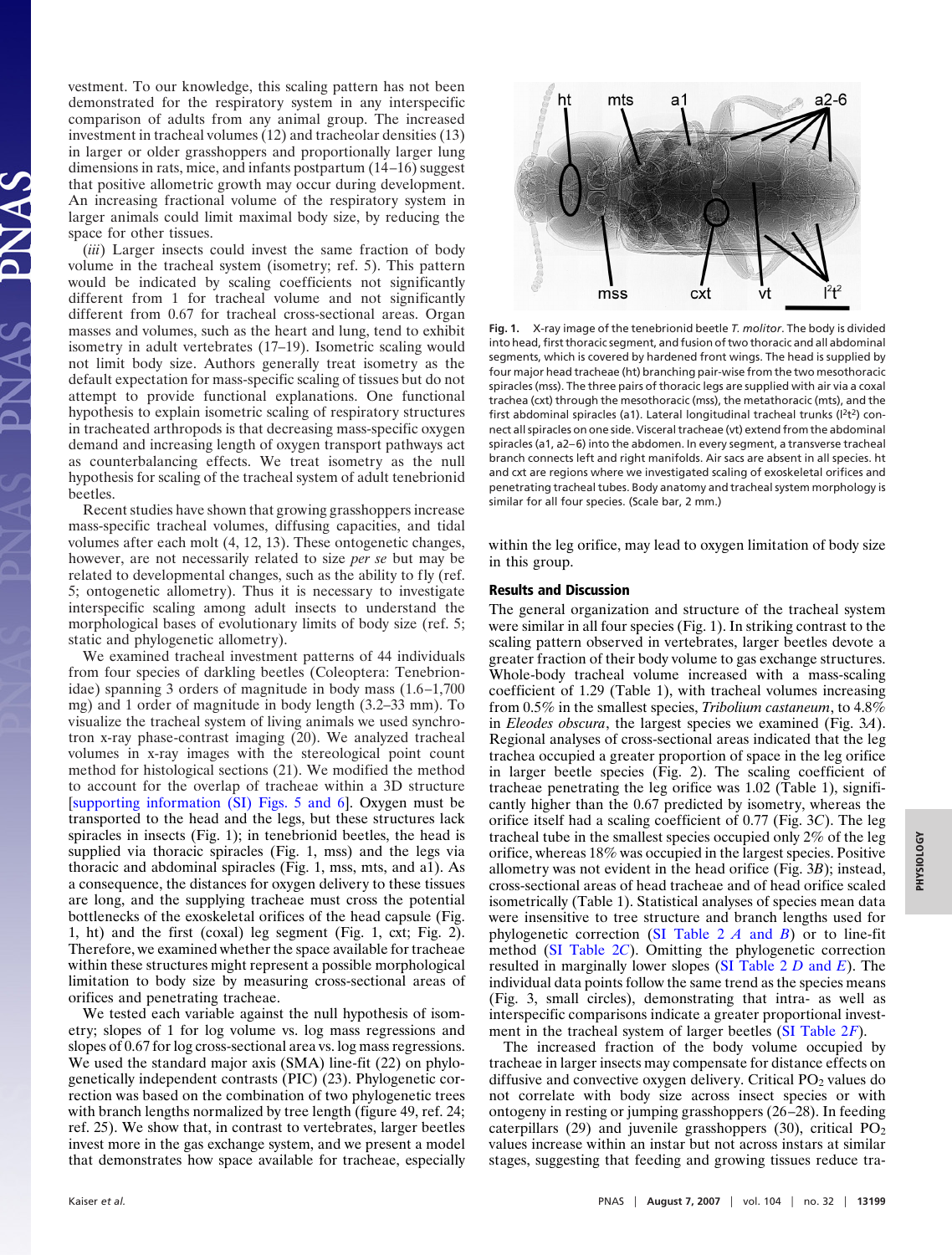

**Fig. 2.** X-ray images of metathoracic legs and parts of the thorax of four tenebrionid beetle species. Images are arranged in order of increasing body size. (*A*) *T. castaneum* (2.0 0.3 mg); (*B*) *T. molitor*(132.2 20.2 mg); (*C*) *E. armata* (688.6 340.6 mg); (*D*) *E. obscura* (1,350.0 255.0 mg). Images are dorsoventral views, with anterior to the left. Second segments of the leg (femur) are outlined with solid blue lines; leg tracheae are outlined with dotted yellow lines. Tracheal investment in the leg increases strongly with body size (Table 1 and Figs. 3 and 4). (Scale bars, 250  $\mu$ m.)

cheal volume until the molt occurs. Our data support studies that suggest that larger instars and adults are able to maintain critical PO2 values with size by increasing fractional tracheal dimensions, diffusing capacities, and tidal volumes (4, 12, 13, 29, 30).

If continued unabated, increasing proportional investment in the tracheal system can lead to spatial conflicts within the organism, because the larger respiratory system leaves less space for other tissues. Is the magnitude of this effect consistent with oxygen limitation of size in extant insects? We addressed this question by extrapolating the relationship between relative tracheal densities and body length to limits of tracheal densities found in the literature (Fig. 4). The highest tracheal volume density reported for any insect respiratory system is  $\approx 40\%$ (30–32). If this value represents an upper limit on tracheal volume densities in the body core, the maximal length of darkling beetles would be 32 cm (Fig. 4,  $TrD_{tot}$ ). Because this estimated body size is much larger than that of any known extant species, this analysis suggests that tracheal investment in the body core does not limit beetle size. In a parallel analysis of the leg, we conservatively estimated that beetles need at least 10% of the

coxal orifice area for nerves, tendons, and hemolymph. Under this assumption, our data suggest that no living beetle should be -16 cm (Fig. 4, TrDleg). The largest living beetle is *Titanus giganteus* (Coleoptera: Cerambycidae) with a body length of  $\approx$ 17 cm (33), suggesting that spatial constraints in the leg limit body size in beetles.

Our discovery that, under the current ap $O<sub>2</sub>$ , extant beetles devote greater fractions of their body to the tracheal system, especially in the leg, may provide an explanation for the evolution of gigantic insects under elevated a $PO<sub>2</sub>$  in the Paleozoic. Hyperoxic atmospheres can alter the scaling of the tracheal system in two ways: first, insects could grow larger with longer appendages, because the higher amount of oxygen reduces the distance effects on gas exchange; second, the increased partial pressure of oxygen could lead to the evolution of thinner tracheal tubes. Extant insects do reduce the dimensions of their tracheae when reared in hyperoxic environments (34, 35). Increased oxygen delivery, together with reduced tracheal investment, would have allowed insects to evolve much larger, perhaps giant, bodies before the exoskeleton of the leg constrained the size of the respiratory system.

**Table 1. Allometric scaling of tracheal and exoskeletal structures with body mass in four species of tenebrionid beetles**

| Log body mass (mg) related scaling: Log $Y =$ intercept + slope $\times$ log body mass |       |       |           |       |           |                  |               |
|----------------------------------------------------------------------------------------|-------|-------|-----------|-------|-----------|------------------|---------------|
|                                                                                        | Slope | SE    | Intercept |       | $S_{HVD}$ | $t_{\text{Hvp}}$ | $p_{\rm Hyp}$ |
| Log tracheal volume, ml                                                                | 1.294 | 0.061 | $-2.293$  | 0.998 | 1.0       | 4.824            | 0.040         |
| Cross-sectional areas<br>Log head orifice, mm <sup>2</sup>                             | 0.622 | 0.024 | $-0.962$  | 0.999 | 0.67      | 1.842            | 0.207         |
| Log head tracheae, mm <sup>2</sup>                                                     | 0.783 | 0.040 | $-2.798$  | 0.997 | 0.67      | 2.909            | 0.101         |
| Log leg orifice, mm <sup>2</sup>                                                       | 0.770 | 0.062 | $-2.370$  | 0.993 | 0.67      | 1.670            | 0.237         |
| Log leg trachea, mm <sup>2</sup>                                                       | 1.024 | 0.024 | $-4.027$  | 0.999 | 0.67      | 15.140           | 0.004         |

SMA (22) line-fit on phylogenetically independent contrasts (23). Phylogenetic correction to minimize variance of independent contrasts is based on the combination of two phylogenetic trees with branch lengths normalized by tree length (24, 25). SE, standard error of slope;*r*, Pearson's correlation coefficient; *S*Hyp, hypothetical slope for the null hypothesis of isometry;*t*Hyp,*t* value for comparison of actual and hypothetical slope (40);  $p_{\text{Hyp}}$ , probability of equal slopes (significance level, 0.05).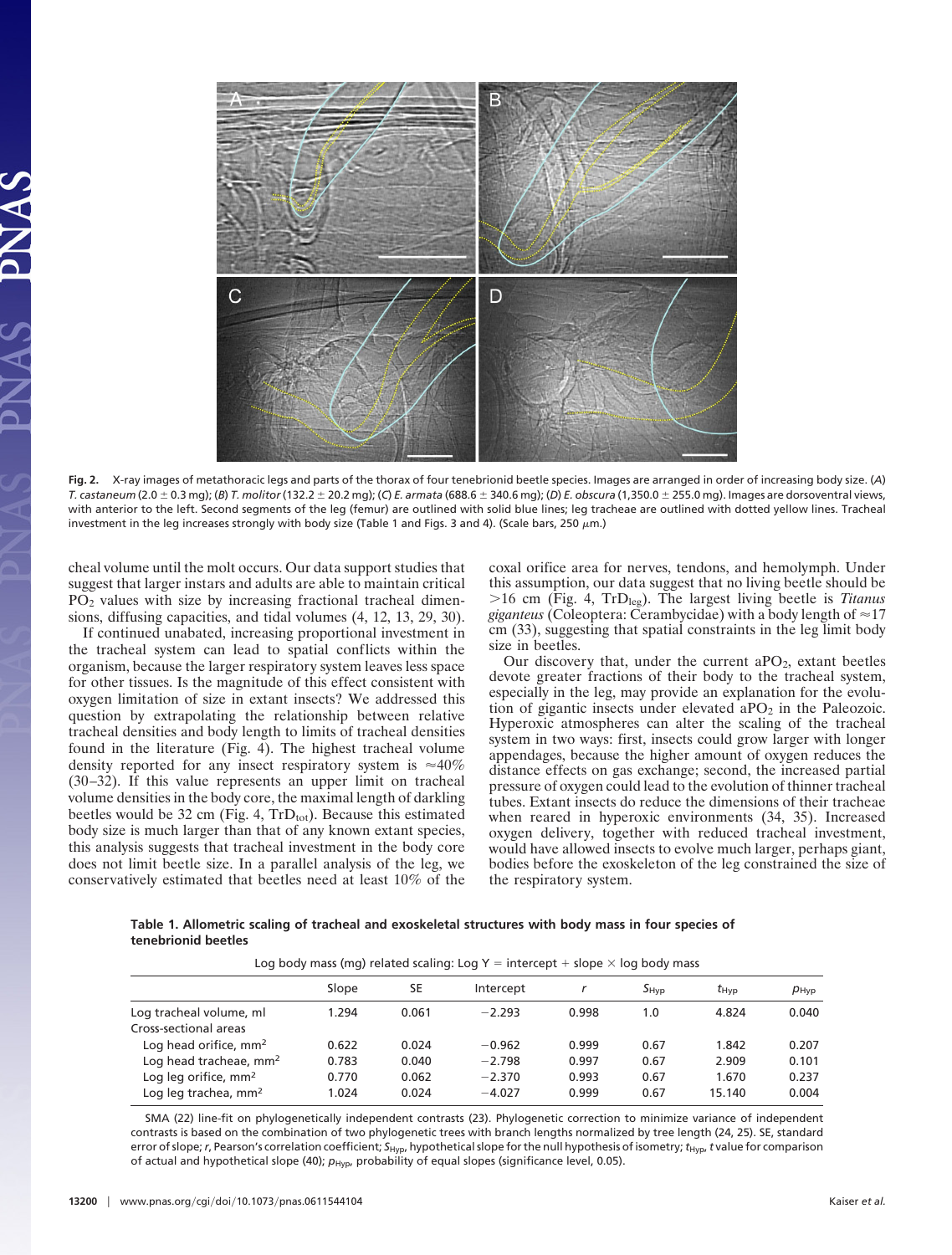

**Fig. 3.** Scaling of tracheal and exoskeletal structures of four tenebrionid beetle species with body mass. Regression lines (solid lines) were fitted to species mean values ( $n = 4$ ; diamonds, mean  $\pm$  standard deviation) with the SMA method (22) on PICs (23). Large error bars of *E. armata* (Ea) are due to the large mass range of the measured individuals (ref. 22: ''equation error''); the actual systematic errors are minimal. Individual values (open circles) demonstrate intraspecific scaling that follows interspecific trends. The phylogenetic tree shows hypothesized relationship between species. Branch lengths indicate estimated evolutionary divergence of species (figure 49 of ref. 24; ref. 25). See *Materials and Methods* for details. Eo, *E. obscura*; Tm, *T. molitor*; Tc, *T. castaneum*. Thin dashed lines indicate 95% confidence limits. Black dotted lines indicate isometric slopes. In the whole body and leg, but not the head, beetles devoted a statistically significant increasing fraction of their body to tracheae as they increase in size (see Table 1 for details).

Although we do not know the exact point at which spatial constraints will limit insect size, two points are clear from our data. First, larger tenebrionid beetles devote an increasing fraction of their body to tracheae. This trend must impose tradeoffs in spatial allocation with other tissues. Second, model predictions of the maximum size of beetles based on spatial constraints within the leg orifice concur with the size of the largest extant beetle species. This congruence suggests that evolution of giant beetles today would require either higher atmospheric oxygen levels, an attenuation of morphological scaling patterns (5), or a change in the gas exchange mechanism. Our data call for future studies of the scaling of tracheal



**Fig. 4.** Estimation of maximum body size in tenebrionid beetles. Proportional tracheal investments in the entire body ( $\text{TrD}_{\text{tot}}$ ) and in the leg orifice (TrD<sub>leg</sub>) of tenebrionid beetles are plotted against body length (mean  $\pm$ standard error). Line fit (solid lines) was performed by SMA analysis (22) on PICs (23). Dotted lines indicate 95% confidence intervals of line-fit. All slopes are significantly different from 0, indicating increasing tracheal investment with body size. If continued unattenuated, the linear relationship between body length and relative tracheal density in the leg but not in the entire body limits maximum beetle size (dashed lines; see text for details).

$$
Tr D_{\rm tot} = 0.0037 + 0.001258 \cdot L
$$

$$
(N=4; r^2>0.999; p<0.0001; t_0=3104; p_0<0.0001)
$$

 $TrD_{\text{leg}} = -0.0137 + 0.005902 \cdot L$ 

$$
(N=4; r^2=0.929; p=0.04; t_0=6.04; p_0=0.026).
$$

morphology in the largest extant insect species, as well as in taxa more closely related to those that experienced Paleozoic gigantism.

## **Materials and Methods**

**Animals.** To compare tracheal structures of darkling beetles (Tenebrionidae), we used adults of four species varying from 3.2 to 33.0 mm in length and from 1.6 to 1,700 mg in mass. *T. castaneum* and *Tenebrio molitor* were purchased from a biological supply company (Carolina Biological Supply, Burlington, NC). *Eleodes armata* was collected in the Mojave Desert near Zzyzx, CA. *E. obscura* was collected in the Sonoran Desert near Phoenix, AZ. All animals were starved for 3 days to minimize acute nutritional variation before the experiments but had free access to water. The two larger species (*E. obscura* and *E. armata*) have reduced hind wings and cannot fly. The other two species (*T. molitor* and *T. castaneum*) possess functional hind wings but usually do not fly.

**Image Acquisition and Processing.** We analyzed tracheal morphology using synchrotron x-ray phase–contrast imaging (20) at Argonne National Laboratory. Live beetles were immobilized between two layers of x-ray-permeable polyimide film (Kapton; DuPont, Wilmington, DE). We mounted the animals on a stage that could be rotated or translated horizontally or vertically relative to the x-ray beam. Specimens were positioned to obtain a dorsoventral view. Because the field of view (fov) was smaller than the specimens, all beetles were scanned longitudinally from head to telson on one side, back to the head in the center, and again to the telson on the other side. Additionally, the meso- and metathoracic legs of one side (usually the right) were scanned. The x-ray image of the insect was formed on a scintillator screen and reflected onto a CCD video camera (Cohu, San Diego, CA) via a mirror through a microscope objective. Magnification of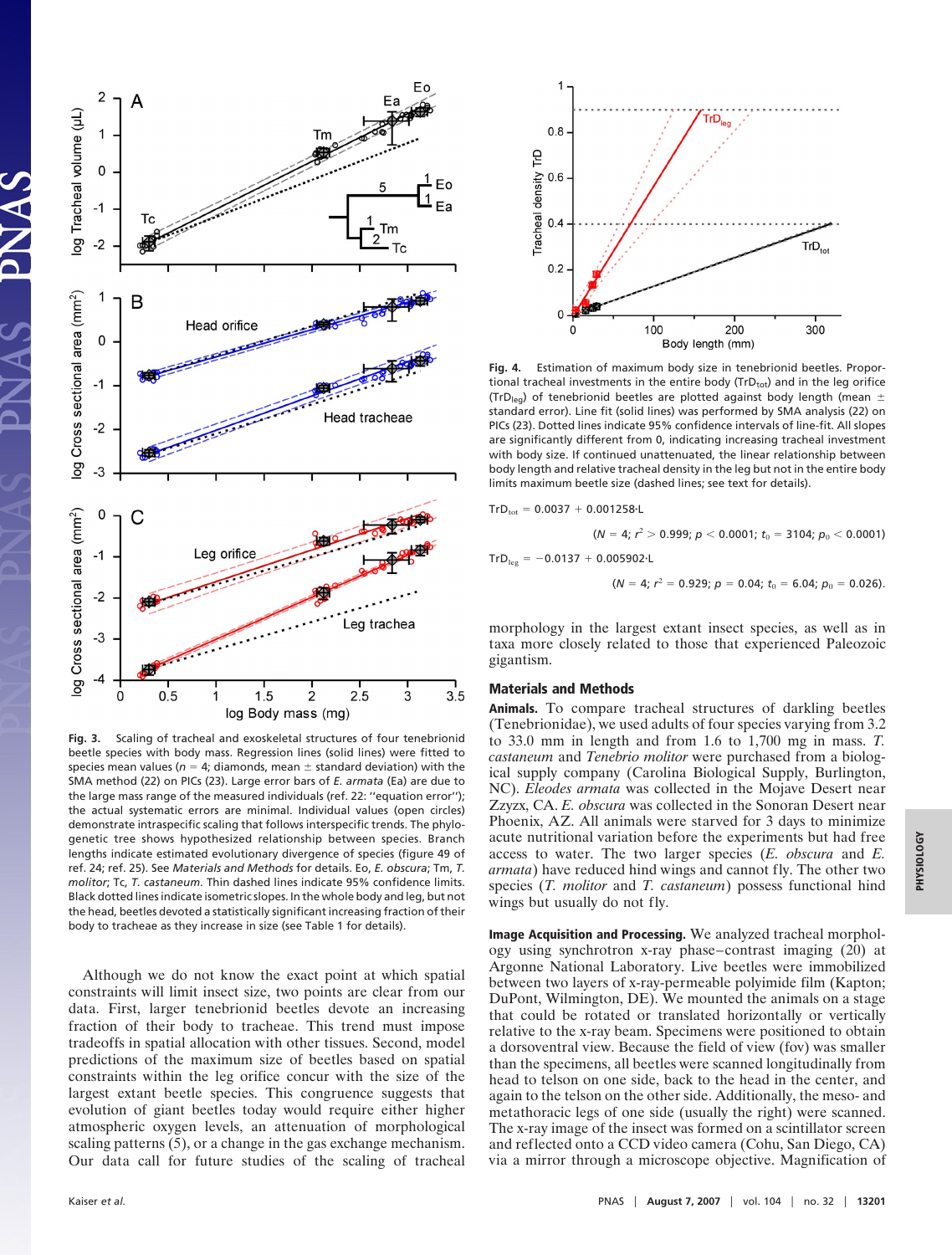the camera was  $\times$ 5 (fov, 1.29  $\times$  0.97 mm) for *T. castaneum* and  $\times$ 2 (fov, 3.26  $\times$  2.45 mm) for all other beetles. Video sequences were recorded on mini digital video tapes. Video still images were captured by using ATI TV 9.02 software (AMD, Sunny Valley, CA). We optimized digital images by adjusting levels, contrast, and pixel density in Adobe Photoshop (Adobe Systems, San Jose, CA). A 400-mesh copper TEM grid was used for calibration. To obtain dimensions of external structures and the head and leg orifice, we took digital photographs of the body parts with a CCD camera (HVC20M; Hitachi, Brisbane, CA) attached to a stereoscope (Cambridge Instruments; Leica Microsystems, Wetzlar, Germany). A ruler (35-mm length in 0.5-mm steps) was included in the images for calibration. We used Able Image Analyser software  $(\mu$ -labs, Ljubljana, Slovenia) to measure lengths and areas.

**Tracheal Volume Density.** X-ray images are 2D projections of a 3D structure. To obtain values for tracheal volume, we used the stereological point count method (21). In this procedure, images were overlaid with a grid of points. The number of points covering the structure relative to the number of total points in the grid is a function of the volume density of the structure (21) [\(SI Figs. 5 and 6\)](http://www.pnas.org/cgi/content/full/0611544104/DC1). This method is well established in mammal histology and has been successfully used to determine tracheal dimensions in ultrathin sections of insect tissues (36).

We analyzed the following regions of interest: one side of the head; one side of the pronotum; one mesothoracic spiracle; a second, fourth, and sixth abdominal spiracle with tracheal manifolds; major tracheal branches; and the center of the abdomen. In sum, we measured  $\approx 90\%$  of one body side. Probability errors for volume densities were  $\leq 5\%$  (21).

Because x-ray images are 2D projections through the body, most images included overlapping tracheae. To compensate, we multiplied each point by the number of tracheal tubes it covered. We converted these projected areas into tracheal volume densities (Fig. 4,  $TrD_{tot}$ ) by dividing the projection area density by the number of layers of tracheal tubes that could be stacked vertically within a beetle (21). We determined the number of layers by dividing the height of the body part where the image was taken by the mean diameter of the large tracheal branches [\(SI Fig. 6\)](http://www.pnas.org/cgi/content/full/0611544104/DC1). Total tracheal volume was calculated by multiplying beetle volume with tracheal volume density. We calculated the total volume of a beetle by summing the volumes of the three body parts. We measured maximum height, width, and length of head, prothorax, and the thoracoabdominal fusion and summed the volumes assuming cylindrically shaped body parts.

**Tracheal Density of Cross-Sectional Areas.** To determine tracheal investment in the head and the leg, we measured diameters of the major tracheal branches in x-ray images and calculated the cross-sectional area, assuming a circular cross-section of each tube. In the head, we compared the total cross-sectional area of the four major tracheae that branch from the mesothoracic spiracles into the head with the area of the orifice connecting the head capsule to the thorax (Fig. 1). In the leg, we compared the cross-sectional area of the leg trachea at the first leg segment (coxa) with the area of the leg orifice that opens into the body cavity (Figs. 1, 2, and 4;  $TrD_{leg}$ ).

Species mean values with standard deviations of tracheal volume and cross-sectional areas of exoskeletal orifices and penetrating tracheae were plotted against body mass on a double-logarithmic plot to determine scaling patterns.

**Phylogenetic Correction.** Because species are related through evolution, their traits cannot be considered to be independent data points. To correct for phylogenetic relatedness, we used PIC analysis (23, 37) of the PDAP module, V. 1.08, in MESQUITE V. 1.12 (http://mesquiteproject.org and http://mesquiteproject.

org/pdap-mesquite). In brief, PIC analysis calculates trait values of common ancestors as independent contrasts based on trait values and phylogenetic relationship of the examined species. The analysis requires the alignment of the investigated species on a phylogenetic tree. The branch lengths of the tree represent estimates of the variance in character evolution. To construct the phylogenetic tree of the four species of Tenebrionidae, we combined a cladistic analysis based on morphological characters up to the tribe level (figure 49, ref. 24) with a phylogenetic analysis of *T. molitor* and *T. castaneum* based on mitochondrial DNA (25). We combined both trees using normalized branch lengths (actual branch length divided by total tree length). Because of lack of phylogenetic data of the two *Eleodes* species, we set their branch lengths from tribe to species to one. This tree yielded the best standardization of independent contrasts (23) for the scaling analyses. To determine sensitivity to phylogenetic information, we repeated PIC with two additional trees of different structure, one with all branch lengths set to one (23) and another with branch lengths based on a different set of morphological characters (figure 51, ref. 24). Variation in branch lengths had only a small influence on scaling equations, and the results were not significantly different from the results obtained with the best fitting tree (Table 1 and [SI Table 2](http://www.pnas.org/cgi/content/full/0611544104/DC1) *A* and *B*).

**Extrapolation of Body Length to Upper Limits of Tracheal Density.** To determine the limits of tracheal investment on size, we plotted species mean values of tracheal density against body length (Fig. 4) and performed a SMA line-fit. We extrapolated the fitted line to assumed limits of tracheal densities. Tracheal density in the entire body was the tracheal volume density determined from the adapted stereological point-count method. Tracheal density in the leg orifice was calculated as the ratio between cross-sectional area of the trachea supplying the metathoracic leg and the penetrated leg orifice.

**Statistics.** Because all parameters are subject to equation errors rather than measurement errors (22), we used SMA (also known as reduced major axis) analysis to fit lines to allometric relationships (22, 38). With only four data points, we were not able to test for normal distribution, but SMA is less sensitive than ordinary least-square regression analysis to data that are not normally distributed or possess moderately different variances (22). SMA slope and its standard error, correlation coefficient  $(r)$ , and coefficient of determination  $(r^2)$  were taken from the PDAP module. Intercept and confidence bands were calculated by applying standard equations (38, 39). We verified homogeneity of variance by plotting standardized residuals against standardized expected values (40). The tests justified the use of log<sub>10</sub> transformed values for body-mass related allometries and the use of untransformed values for body-length related allometries. The statistical power of PIC analysis depends on the number of species and the magnitude of correlation between the characters (41). Although the number of species is small  $(n = 4)$ , we obtained correlation coefficients  $> 0.98$  in all cases of bodymass-related allometries. This statistical power is larger than in a study with 15 species and a correlation coefficient of 0.5 between characters (41).

To compare different line-fit methods and the effect of PIC, we performed ordinary least-square (OLS) and SMA on phylogenetically uncorrected data. OLS regression was calculated in KyPlot 2 software beta 2 V.15 (Koichi Yoshioka, Tokyo, Japan); SMA was calculated in reduced major axis 1.17 software (42) by using 2,000 bootstrap iterations. Slopes of regression lines were compared with slopes calculated by best-fit PIC SMA and to theoretical values with Student's *t* test (38). Because of high correlation coefficients, the presented data are insensitive to the method of line fitting. (Table 1 and [SI Table 2](http://www.pnas.org/cgi/content/full/0611544104/DC1) *C–E*). Significance levels for all tests were set to  $P = 0.05$ .